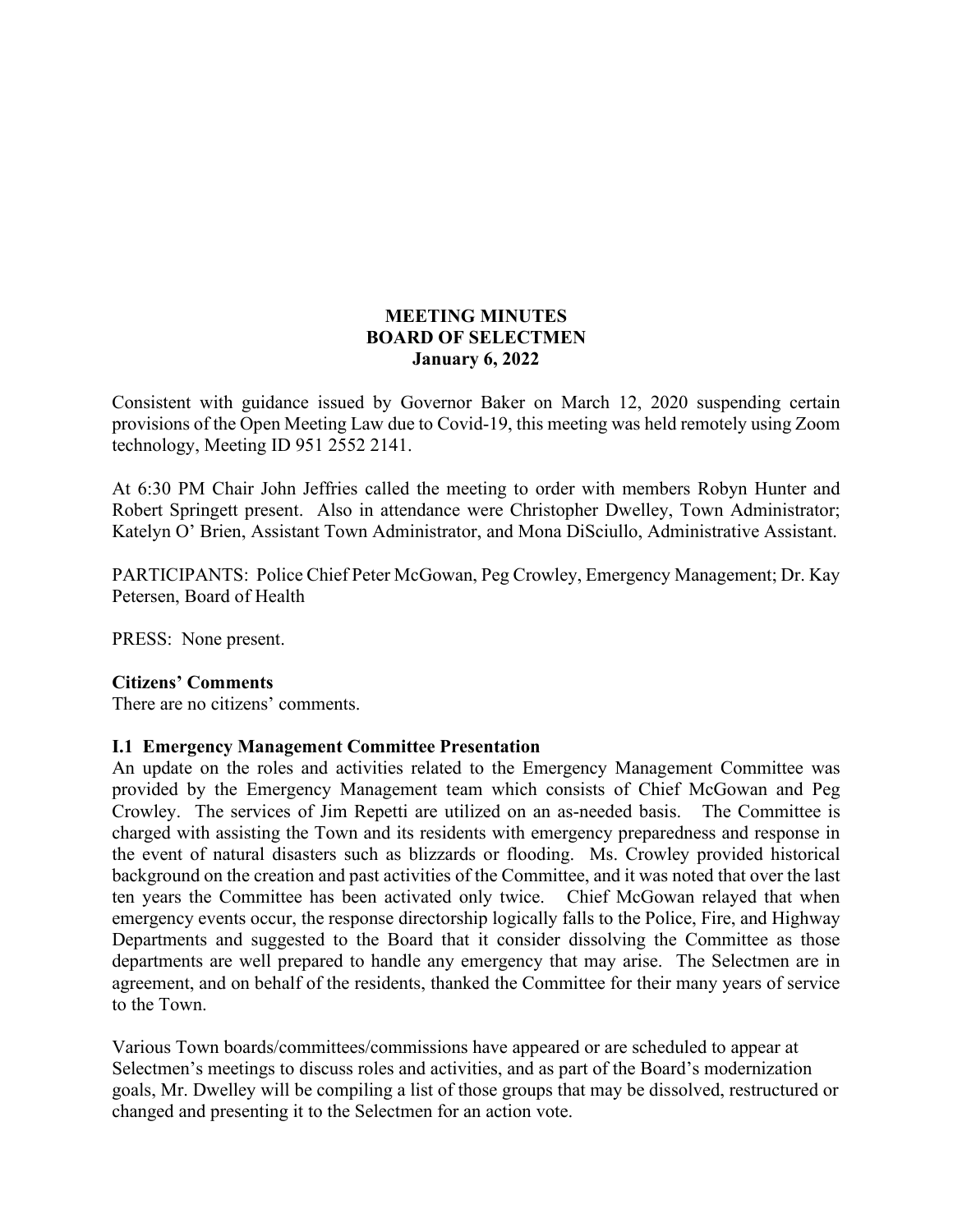Board of Selectmen Open Session Meeting Minutes January 6, 2022

## **I.2 Review of Annual Town Meeting Warrant Articles Submitted To Date**

The Annual Town Meeting Warrant will close on Friday, January 14, 2022, and Mr. Dwelley presented the Board with a draft of the Articles submitted to date. The Articles and placeholders were reviewed at the December 16, 2021 Board meeting, and Mr. Dwelley pointed out the changes made since then which include the following Citizen Petitions.

## Requestor – Citizen Petitions

- Climate Emergency Resolution
- Increase Membership of the Board of Selectmen
- Install Sidewalks on Main Street and Dover Road

In response to a question about funding for the sidewalk installation and ongoing maintenance, Mr. Dwelley relayed that the Highway Department will estimate the costs and include them in the Operating Budget process. Additionally, over the next several meetings, the Selectmen will be discussing the logistics of the 2022 Annual Town Meeting.

## **I.3 Six-Month Update of FY22 Goals and Objectives**

Over the summer of 2021, the Board, with input from Town staff and boards/committees, identified its goals and objectives for Fiscal Year (FY) 2022 to address key areas of concern, need, and opportunity that the Town should consider addressing. Mr. Dwelley provided an update and status report on each of the goals and its focus elements, identified the next steps, and he was pleased to report that great progress is being made in all areas. The goals, focus areas, and project status are listed below.

Land Use/Open Space

- Long-Term Water Resources Efforts Nearing completion
- Open Space Funding Opportunities In progress
- Hale Reservation Recommendation In progress
- Climate Vulnerability Nearing completion

Long-Term Financial Planning

- Implement Financial Best Practices and Modernization Efforts Nearing completion
- Develop Capital Reserve Policy Nearing completion
- Develop Free Cash Policy Nearing completion

#### Town Governance Structure

- Support Dover's Volunteer Base Nearing completion
- Project Manager Recruitment In progress/delayed
- Create a Department of Public Works In progress
- Create a Multi-Year Planning Document In progress

#### Modernization

- Investigate Digital Transformation with the Technology Advisory Board Complete
- Website Assessment In progress
- Document Management/Digital Processes Nearing completion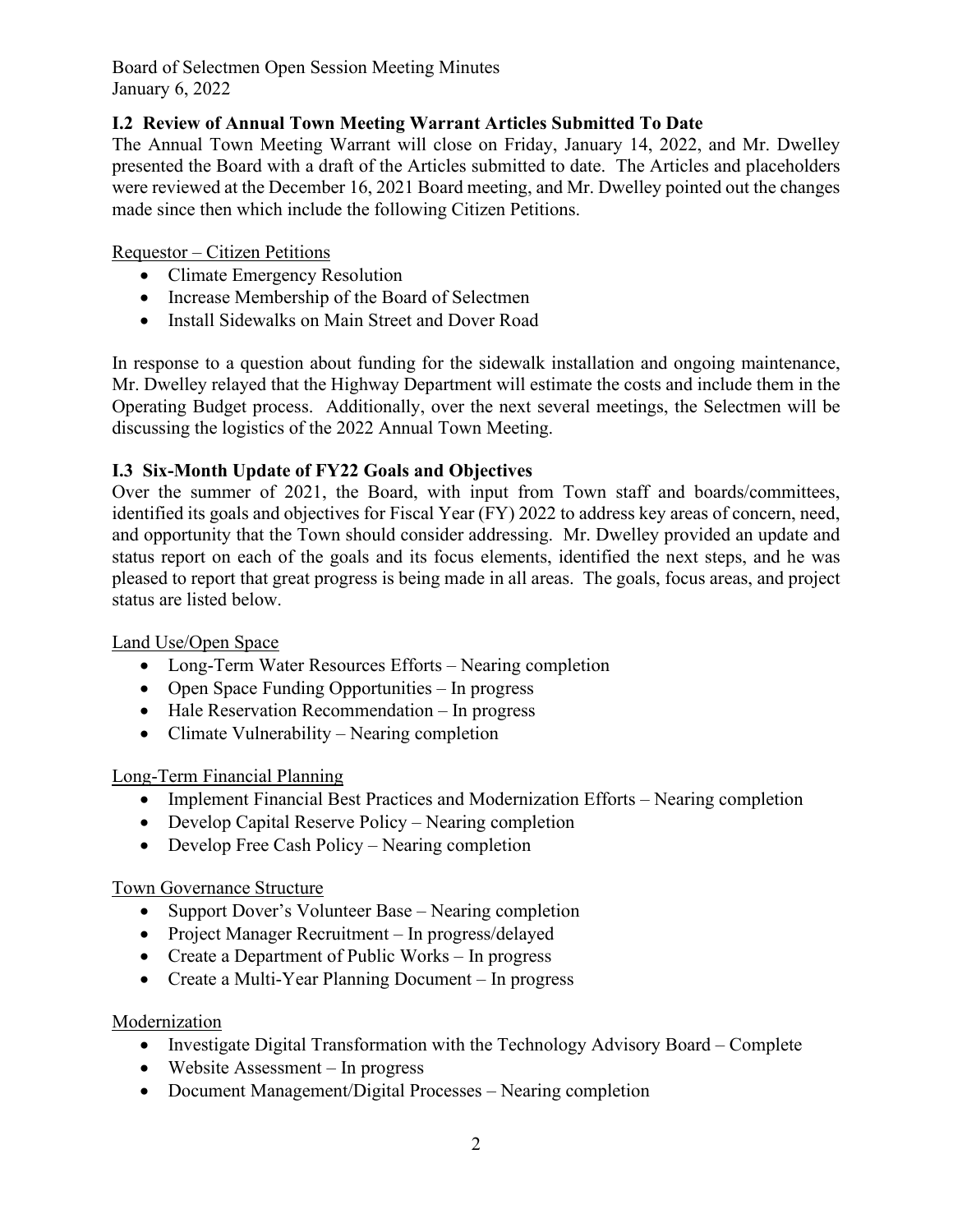Board of Selectmen Open Session Meeting Minutes January 6, 2022

Mr. Dwelley reminded residents that this presentation, as well as others, are available for review on the Town's website at doverma.gov. The Board was impressed with the comprehensive presentation and the amount of work that has been completed and recognized Mr. Dwelley and the Town's staff for their outstanding efforts.

## **I.4 Covid-19 Rapid Test Kit Discussion and Potential Vote**

Dr. Kay Petersen introduced the Board to a new Massachusetts program related to Covid-19 testing. Due to the shortage of Covid-19 at-home test kits, the Commonwealth has entered into contracts with Covid-19 at-home test manufacturers, and this will allow municipalities and eligible entities to place orders for rapid test kits, at state-negotiated prices, for distribution to their constituents. In order to help prevent spread of the virus, the Board of Health is requesting permission of the Selectmen to purchase 2,000 test kits, containing 2 tests each, to be distributed free of charge to the schools, child care centers, Dover residents, and Town staff. Depending on the manufacturer selected, each kit will cost between \$6 and \$20 dollars, and American Rescue Plan Act (ARPA) funds will be used to cover the cost. Working with Town staff, the Board of Health will devise a distribution plan and present it to the Board at its January 20, 2022 meeting.

Mr. Jeffries moved to approve the purchase of 2,000 Covid-19 test kits, as recommended by the Dover Board of Health, using American Rescue Plan Act (ARPA) funds, seconded by Ms. Hunter; it was unanimously approved by roll call vote.

#### **I.5 Board of Selectmen Updates**

The Selectmen reported on the following projects and initiatives.

Town Center – Mr. Jeffries encouraged residents to complete the Planning Board's Visual Preference Survey related to residents' visions of future development in the Town's center. The survey is under the Planning Board tab of the Town website at doverma.gov.

Community Center Building Committee – Mr. Springett reported that the Committee has been discussing septic tank requirements and sizing for the renovated center as well as food services/kitchen area-related issues. The Committee is tightly adhering to the project's defined timeline.

#### **I.6 Town Administrator Updates**

The Town Administrator provided updates in Item I.3.

# **C.1 Consent Agenda**

The following items are included on the Consent Agenda:

- Approval of 2022 Mileage Reimbursement Rate
- Awarding of the Washed Sand Bid
- Approval of Special One-Day Liquor Licenses for January 8, 29; February 1, 5, 11, and 12, 2022
- Approval of November 16, 2021 BOS Open Session Meeting Minutes

Mr. Jeffries moved to approve the Consent Agenda, as presented, seconded by Ms. Hunter; it was unanimously approved by roll call vote.